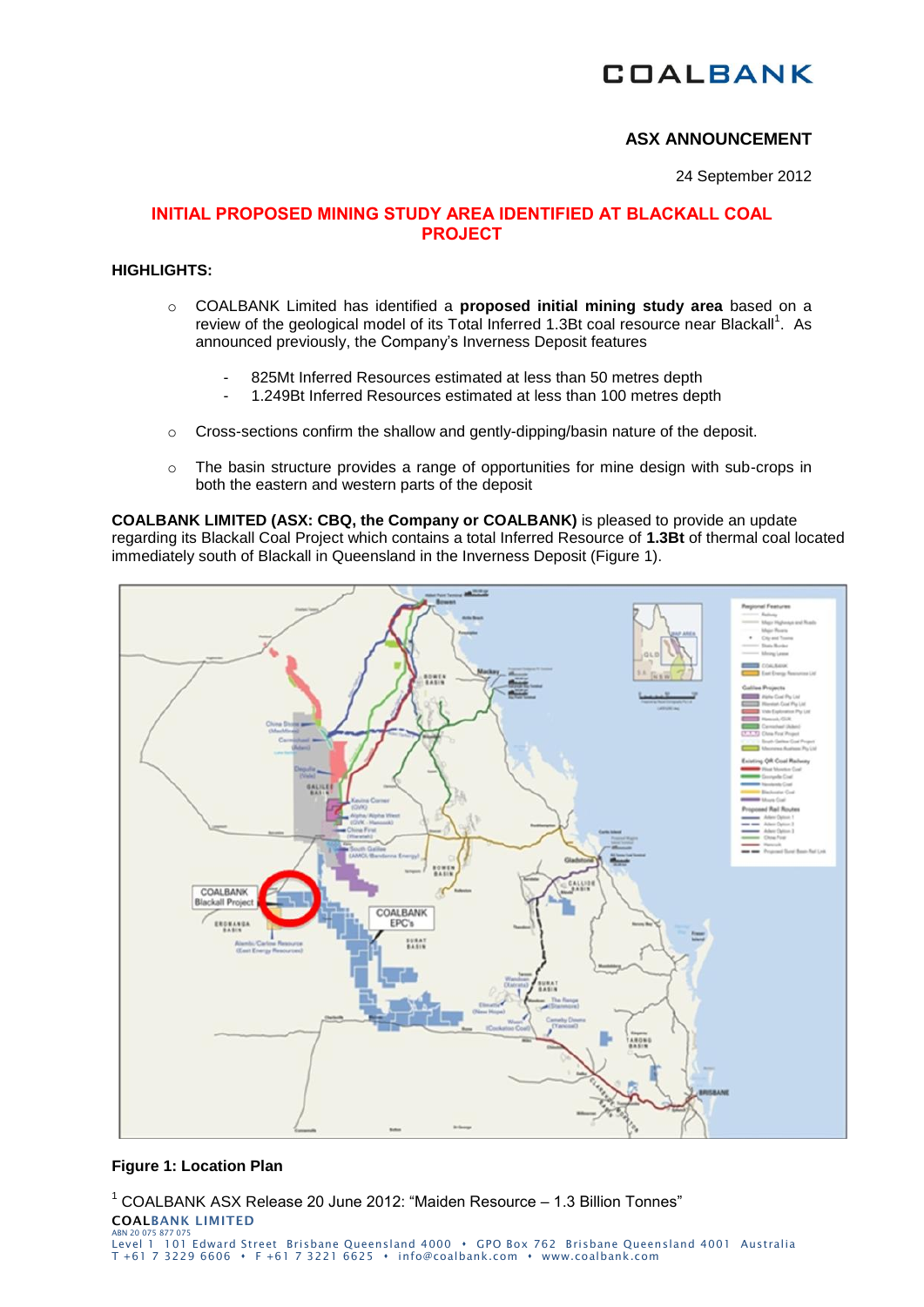#### **Inverness Deposit Location**

EPC 1993 and EPC 1719 are located in the north-western corner of the Blackall Coal Project near the township of Blackall, and centred 20 kilometres southeast of the town. The Inverness Deposit is located in the western part of EPC 1993, with the northern 5 kilometres of the deposit extending into EPC 1719.

Following the release of the Company's initial JORC-code complaint resource at its Blackall Coal Project, further modelling of the Inverness Deposit at Blackall has highlighted the favourable basinlike structure of the majority of the coal deposit.

#### **Proposed Initial Study Area**

An initial proposed mining study area has been selected based on a review of the geological model (Figure 2). The initial area selected is approximately 13km long and 5km wide, and contains in excess of 600Mt of Inferred Coal Resources. Given the extent of the Inverness deposit, other mining areas within the deposit would be considered in the future.



#### **Figure 2: Proposed Initial Study Area and Cross-section Location Plan**

The initial study area is a shallow basin structure with target seams dipping gently towards its centre. Seams sub-crop on both the eastern and western sides of the deposit at shallow depths providing a range of options for mine design and sequencing.

Cross-sections through the proposed initial study area are shown below in **Figure 3.**

These cross-sections illustrate the opportunity to commence mining at shallow depths, potentially from both the western and eastern edges of the Inverness Deposit.

Further field exploration work at the Inverness Deposit will include drilling to increase the level of knowledge of the deposit within the proposed mining study area and provide further information for mining studies.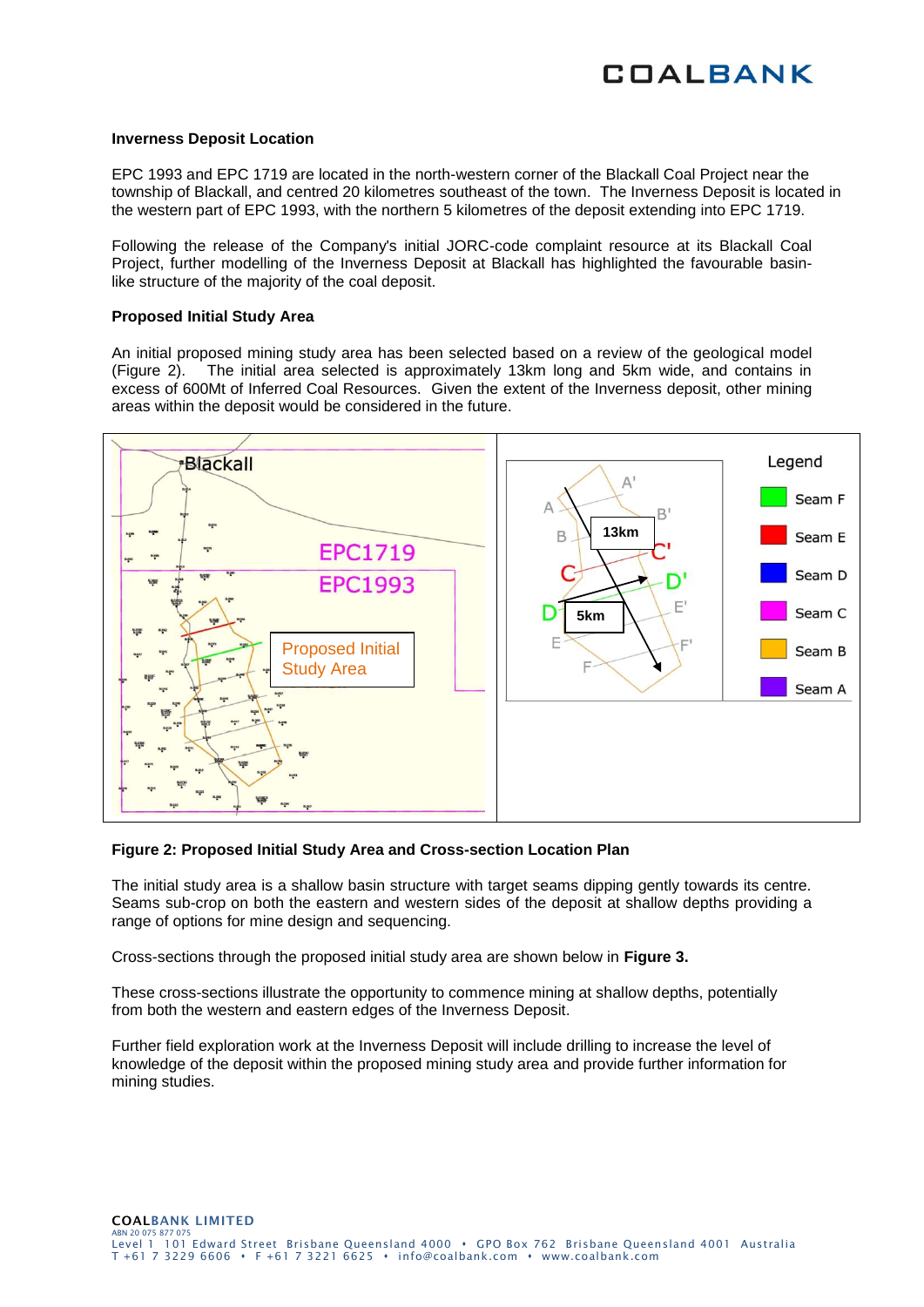# **COALBANK**



**Figure 3: Cross-sections – Initial Proposed Mining Study Area**

**COALBANK LIMITED** ABN 20075 877 075<br>Level 1 101 Edward Street Brisbane Queensland 4000 • GPO Box 762 Brisbane Queensland 4001 Australia T +61 7 3229 6606 F +61 7 3221 6625 info@coalbank.com www.coalbank.com